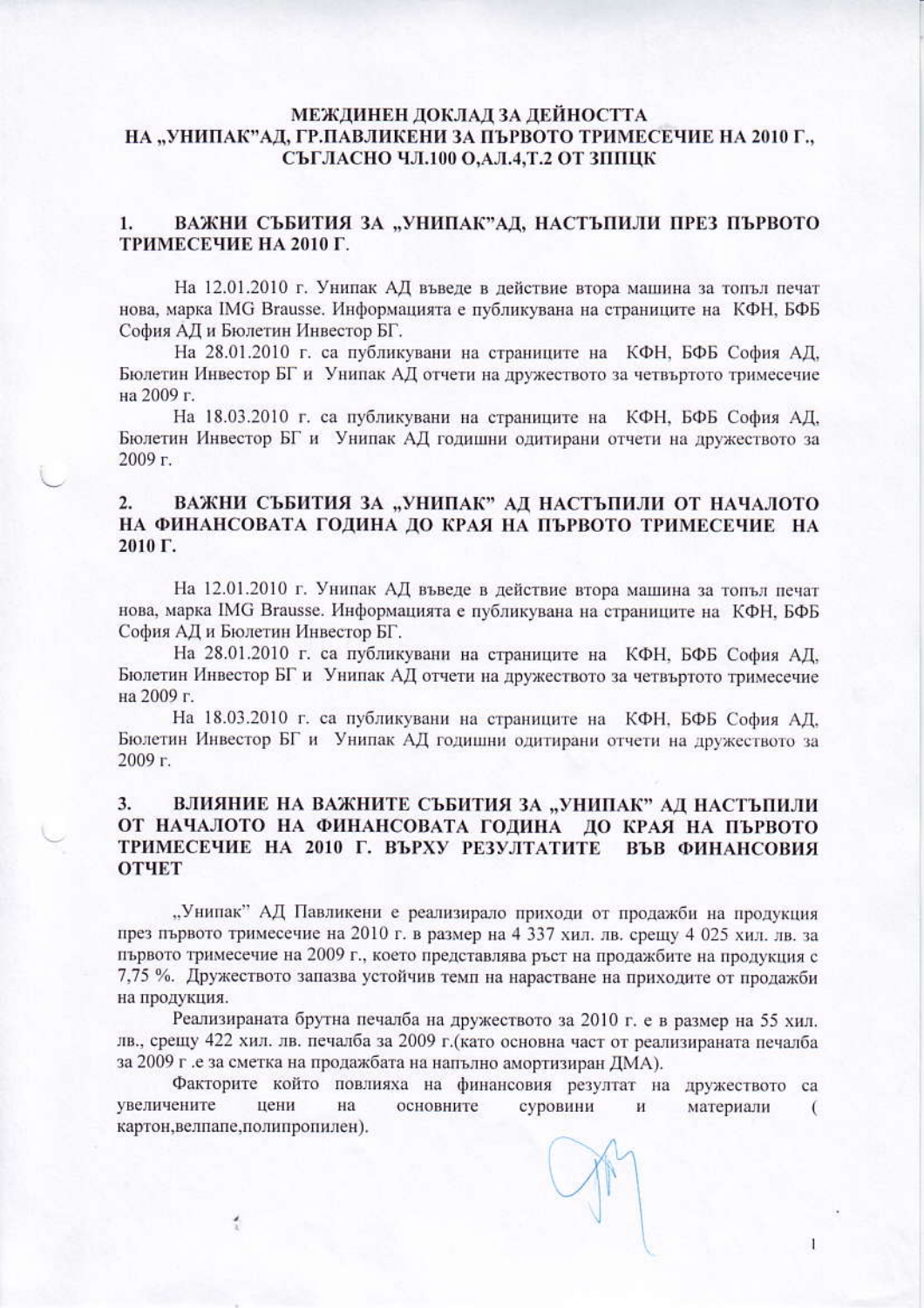#### ОПИСАНИЕ НА ОСНОВНИТЕ РИСКОВЕ И НЕСИГУРНОСТИ, ПРЕД  $\mathbf{4}$ КОИТО Е ИЗПРАВЕН "УНИПАК"АД

## Валутен риск

Дружеството търгува основно със страни от Европейската общност. Сделките по доставки и продажби са в ЕВРО и при запазване на курса на еврото няма да има сериозен валутен риск.

## Лихвен риск

Към настоящият момент не съществува лихвен риск за "Унипак" АД. Дружеството има следните лихвени задължения към настоящия отчетен период:

| По дългосрочен лизингов договор с | Срок издължаване | Лихва лв  |
|-----------------------------------|------------------|-----------|
| Интерлийз Ауто ЕАД гр.Пловдив     | 12.05.2012       | 4239.14   |
| Уникредит Лизинг АД гр.София      | 27.07.2013       | 36546.45  |
| Уникредит Лизинг АД гр.София      | 17.03.2012       | 10174.36  |
| Уникредит Лизинг АД гр.София      | 08.05.2014       | 255791.42 |
| Интерлийз ЕАД гр.София            | 11.12.2014       | 100247.42 |

Секторен риск - конкуренция

Дружеството е единствен производител на каширано алуминиево фолио и парафинирани хартии с които задоволява около 90 % от нуждите на страната. През текущата година дружеството поддържа добра стабилност на пазара за опаковки и други печатарски услуги.

За преодоляване на конкуренцията и запазване на дела в продажбите на пазара се въвежда ново производствено оборудване.

За осигуряване на сигурността на продажбите при нови клиенти се използва и авансово плащане при подаване на заявката.

За улеснения на своите клиенти дружеството има търговски офис в гр. Варна.

## Фирмен риск

Основните фирмени рискове за "Унипак" АД може да се разглеждат в няколко направления:

- свързан с повишаване цените на основните суровини и материали - хартии, картони и полипропилен;

- свързан с повишаване цените на енергоносителите ел.енергия и природен газ;

- свързан с повишаване цените на транспортните услуги.

#### $5.$ ИНФОРМАЦИЯ ЗА СКЛЮЧЕНИ СДЕЛКИ МЕЖДУ СВЪРЗАНИ ЛИЦА ОТ НАЧАЛОТО НА ФИНАНСОВАТА ГОДИНА ДО КРАЯ НА ПЪРВОТО ТРИМЕСЕЧИЕ НА 2010 Г. С НАТРУПВАНЕ

"Унипак" АД е свързано лице с "Форт" ООД гр. Пловдив и "Интернешънъл пакиджинг" ЕООД гр. Пловдив.

Сключените сделки между "ФОРТ" ООД гр. Пловдив и "Унипак" АД са свързани с обичайната търговска дейност на дружествата.

 $|2|$